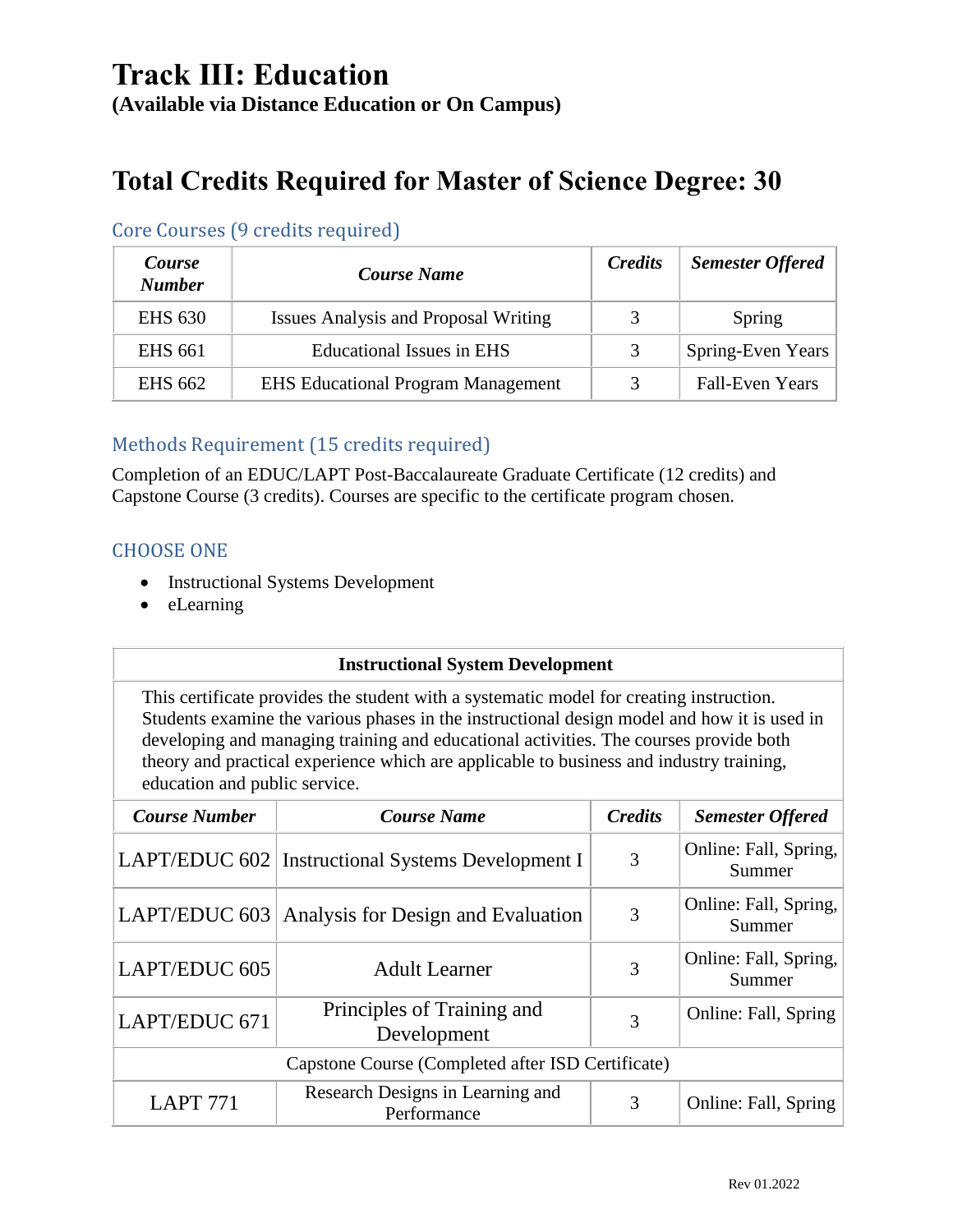| eLearning                                                                                                                                                                                                      |                                                     |                |                                 |
|----------------------------------------------------------------------------------------------------------------------------------------------------------------------------------------------------------------|-----------------------------------------------------|----------------|---------------------------------|
| With the eLearning certificate, students learn the theoretical principles and practical<br>applications of designing effective online training and instruction for both corporate<br>and educational settings. |                                                     |                |                                 |
| <b>Course Number</b>                                                                                                                                                                                           | <b>Course Name</b>                                  | <b>Credits</b> | <b>Semester Offered</b>         |
|                                                                                                                                                                                                                | LAPT/EDUC 602   Instructional Systems Development I | 3              | Online: Fall, Spring,<br>Summer |
| LAPT/EDUC 641                                                                                                                                                                                                  | The Online Classroom                                | 3              | Online: Fall Only               |
| LAPT/EDUC 643                                                                                                                                                                                                  | Principles of eLearning Education                   | 3              | <b>Online: Spring Only</b>      |
| LAPT/EDUC 647                                                                                                                                                                                                  | Corporate eLearning Training                        | 3              | Online                          |
| Capstone Course (Completed after ISD Certificate)                                                                                                                                                              |                                                     |                |                                 |
| <b>LAPT 796</b>                                                                                                                                                                                                | Human Performance Technology                        | 3              | <b>Online: Fall</b>             |

#### **Student choose either a Non-Thesis or Thesis option credits**

#### CHOOSE ONE:

- Non-Thesis Option
- Master Thesis Option

#### Non-Thesis Option (6 credits required)

| Course Number  | Course Name            | <b>Credits</b> | <b>Semester Offered</b>        |
|----------------|------------------------|----------------|--------------------------------|
| <b>EHS</b> 790 | Research Project       |                | Online/Hybrid: Fall,<br>Spring |
| Elective       | EHS/LAPT/EDUC Elective |                | Varies                         |

#### Electives (3 credits required for non-thesis students)

Elective courses are available in a variety of graduate departments in both online and on-campus formats. Students interested in taking such courses should consult with their advisor to choose appropriate coursework to satisfy this requirement.

#### Recommended Electives:

• NEED listed courses